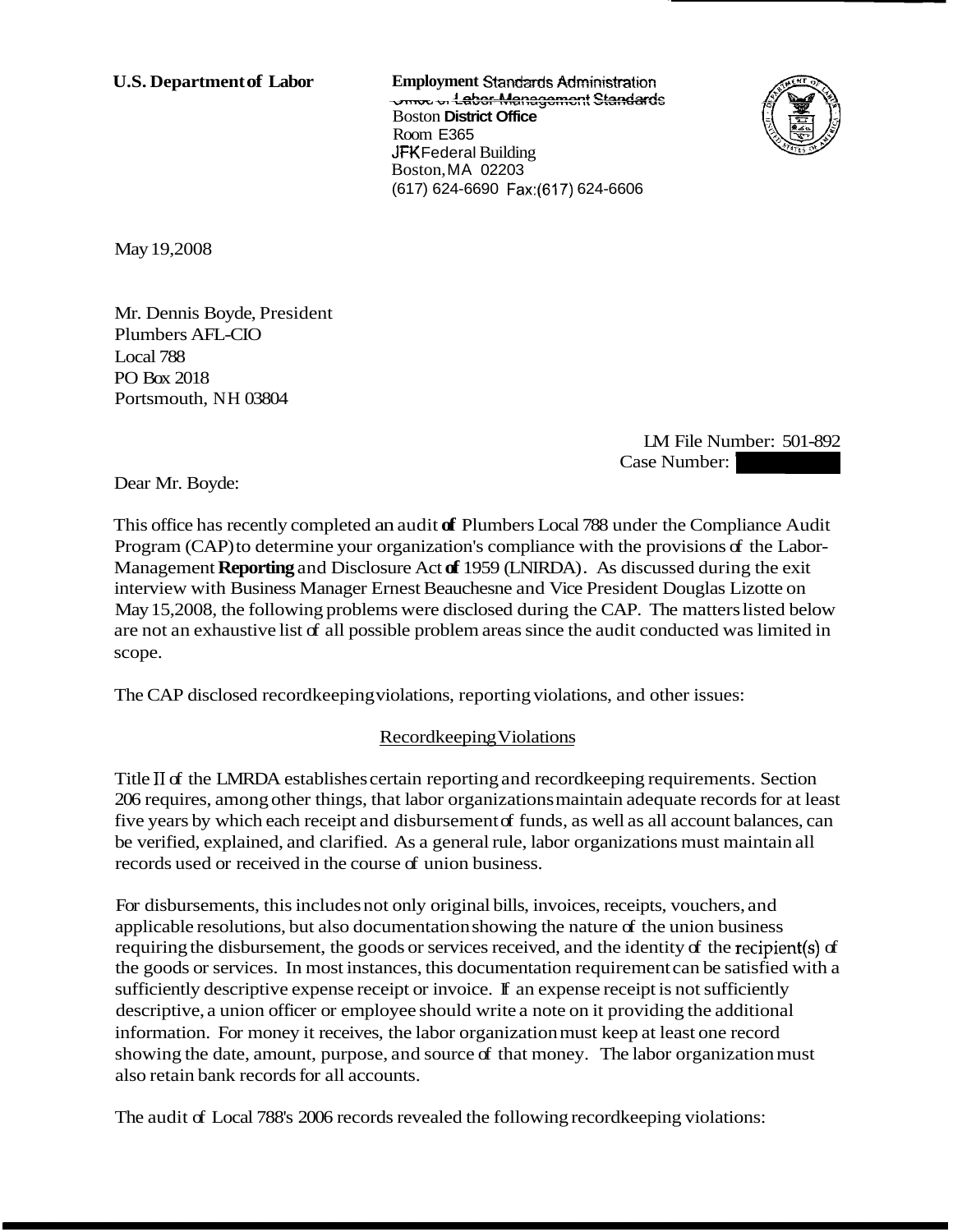Letter/Mr. Dennis Boyde M<sub>2</sub>y 19, 2008 Page 2 of 5

#### $1<sub>1</sub>$ **Local Expenses**

Local 788 did not retain adequate documentation for local expenses totaling at least \$16,138.88. For example, \$2,743.95 in per capita payment documentation, \$7,807.85 in office and administrative expense documentation, \$20.00 in gift documentation, and \$5,567.08 in officer expense documentation was not retained by the local.

As previously noted above, labor organizations must retain original receipts, bills, and vouchers for all disbursements. The president and treasurer (or corresponding principal officers) of your union, who are required to sign your union's LM report, are responsible for properly maintaining union records.

#### 2. Failure to Record Receipts

Local 788 did not record in its receipts records some employer dues checkoff checks **and**  other income received totaling at least \$7,285.60. For example, two dues check-off payments toatling \$2,704.00 were not recorded, and \$4,581.60 in dues and other income collected was not recorded in the local's receipt records. Union receipts records must include an adequate identification of all money the union receives. The records should show the date and amount received, and the source of the money.

3. Failure to Record Disbursements

Local 788 did not record in its disbursement records payments made totaling at least \$420.30. For example, the local did not record two check payments made during the fiscal year. Union disbursement records must include an adequate identification of all money the union disburses. The records should show the date, amount, payee, and reason for the disbursement.

4. Failure to Maintain Receipt Documenation

Local 788 did not retain at least \$4,319.16 in dues and other income received, recorded and deposited into local's bank account. Documentation must be retained to identify the source of the receipts, the individual who received the receipts for the union, and the date the receipts were received.

#### 5. Bank Statements

Local 788 did not maintain checking account statements from Bank of America for February, November and December of 2007. Local 788 is required to maintain all bank statements.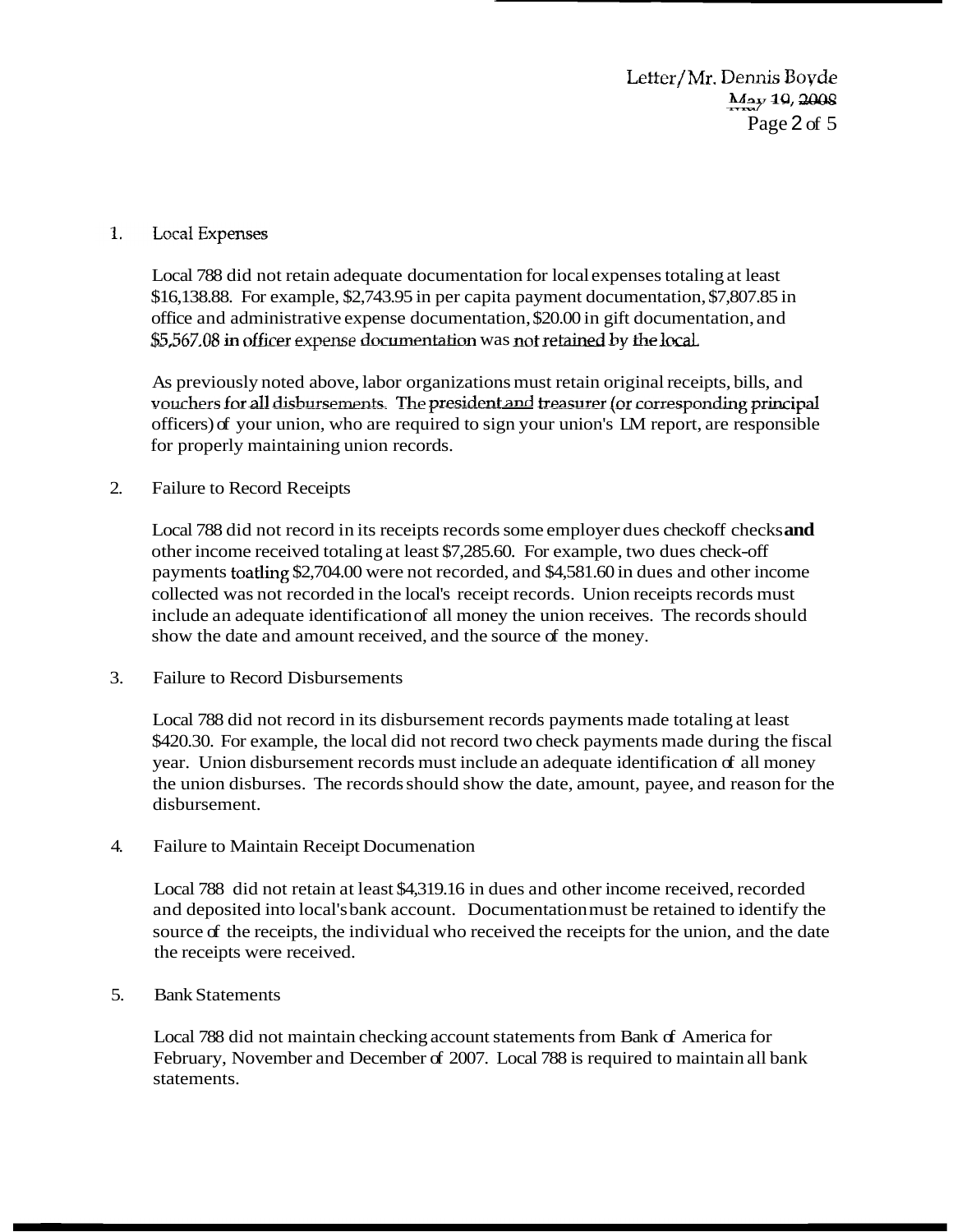Letter/Mr. Dennis Boyde **May 34, 2008** -1 ", - Page **3** of 5

# 6. Sale of Union Jackets

Local 788 did not maintain any documentation for an unspecified amount of disbursements and receipts regarding the sale of local union jackets. Local 788 is required to maintain all documentation for the sale of union jackets and other supplies.

Based on your assurance that Local 788 will retain adequate documentation in the future, OLMS will take no further enforcement action at this time regarding the above violations. However, the proper maintenance of union records is the personal responsibility of the individuals who are required to file Local 788's LM report. You should be aware that under the provisions of Section 209(a) of the LMRDA and Section 3571 of Title 18 of the U.S. Code, willful failure to maintain records can result in a fine of up to \$100,000 or imprisonment for not more than one year, or both. Under the provisions of Section 209(c) of the LMRDA and Section 3571 of Title 18 of the U.S. Code, willful destruction or falsification of records can result in a fine of up to \$100,000 or imprisonment for not more than one year, or both. The penalties provided in Section 209(c) and Section 3571 of Title 18 apply to any person who caused the violations, not just the individuals who are responsible for filing the union's LM report.

# Reporting Violations

The audit disclosed a violation of LMRDA Section 201 (b), which requires labor organizations to file annual financial reports accurately disclosing their financial condition and operations. The Labor Organization Annual Report (Form LM-3) filed by Local 788 for fiscal year ending December 31,2006, was deficient in the following areas:

1. Outside Audit

Item 14 (During the reporting period did your organization have an audit or review of its books and records by an outside accountant or by a parent body auditor/representative?) was incorrectly answered, "Yes." Local 788 did not have an audit or review of its books and records conducted by an accountant or parent body auditor/representative during 2006. As stated in the LM-3 report instructions, the term "audit or review" does not include providing assistance in developing a bookkeeping sysm, providing routine bookkeeping services, or merely compiling information from your organization's books and records to prepare the local's Form LM-3 or other financial reports. The audit revealed Local 788's books and records were not audited or reviewed.

## 2. Disbursements to Officers

Local 788 did not include some reimbursements to officers totaling at least \$5,516 in the amounts reported Item 24 (All Officers and Disbursements to Officers). It appears the union erroneously reported these payments in Item 54 (Other Disbursements).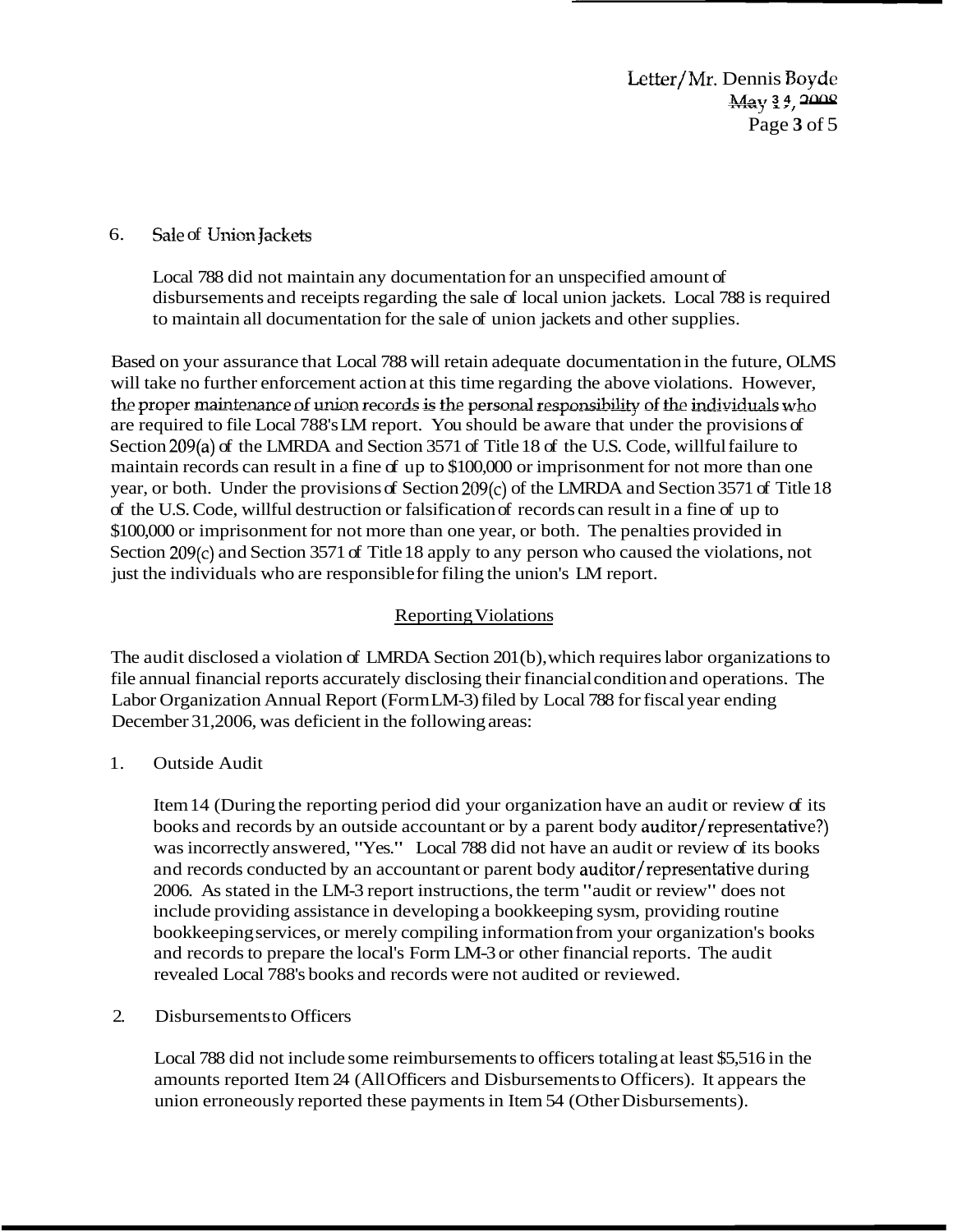Local 788 reported the names of some non-officers in Item 24 (All Officers and Disbursements to Officers). The union must report in Item 24 only persons who held officer positions during the year.

The union must report most direct disbursements to Local 788 officers and some indirect disbursements made on behalf of its officers in Item 24. A "direct disbursement" to an officer is a payment made to an officer in the form of cash, property, goods, services, or **offer things of value. See the instructions for Item 24 for a discussion of certain direct** disbursements to officers that do not have to be reported in Item 24. An "indirect disbursement" to an officer is a payment to another party (including a credit card company) for cash, property, goods, services, or other things of value received by or on behalf of an officer. However, indirect disbursements for temporary lodging (such as a union check issued to a hotel) or for transportation by a public carrier (such as an airline) for an officer traveling on union business should be reported in Item 48 (Office and Administrative Expense).

3. Cash Reconciliation

It appears that the cash figures reported in Item 25 are not the cash figures according to the union's books after reconciliation to the bank statements. The instructions **for Item** *W*  state that the union should obtain account balances from its books as reconciled to the balances shown on bank statements.

4. Reporting of Cash Receipts and Disbursements

Local 788 over-reported receipts by \$5,574 on their LM Report. Local 12012 underreported disbursements by \$4,031.

At least \$4,223 in contributions, gifts, and grants were not correctly reported in Item 51 (Contributions, Gifts, and Grants). It appears the union erroneously reported these payments in Item 46 (Employees).

At least \$9,671 in office and administrative disbursements were not reported on the local's LM Report. It appears the union erroneously reported these payments instead in Item 54 (Other).

5. Failure to File Bylaws

The audit disclosed a violation of LMRDA Section  $201(a)$ , which requires that a union submit a copy of its revised constitution and bylaws with its LM report when it makes changes to its constitution or bylaws. Local 788 amended its constitution and bylaws in 2002, but did not file a copy with its LM report for that year.

Local 788 has now filed a copy of its constitution and bylaws.